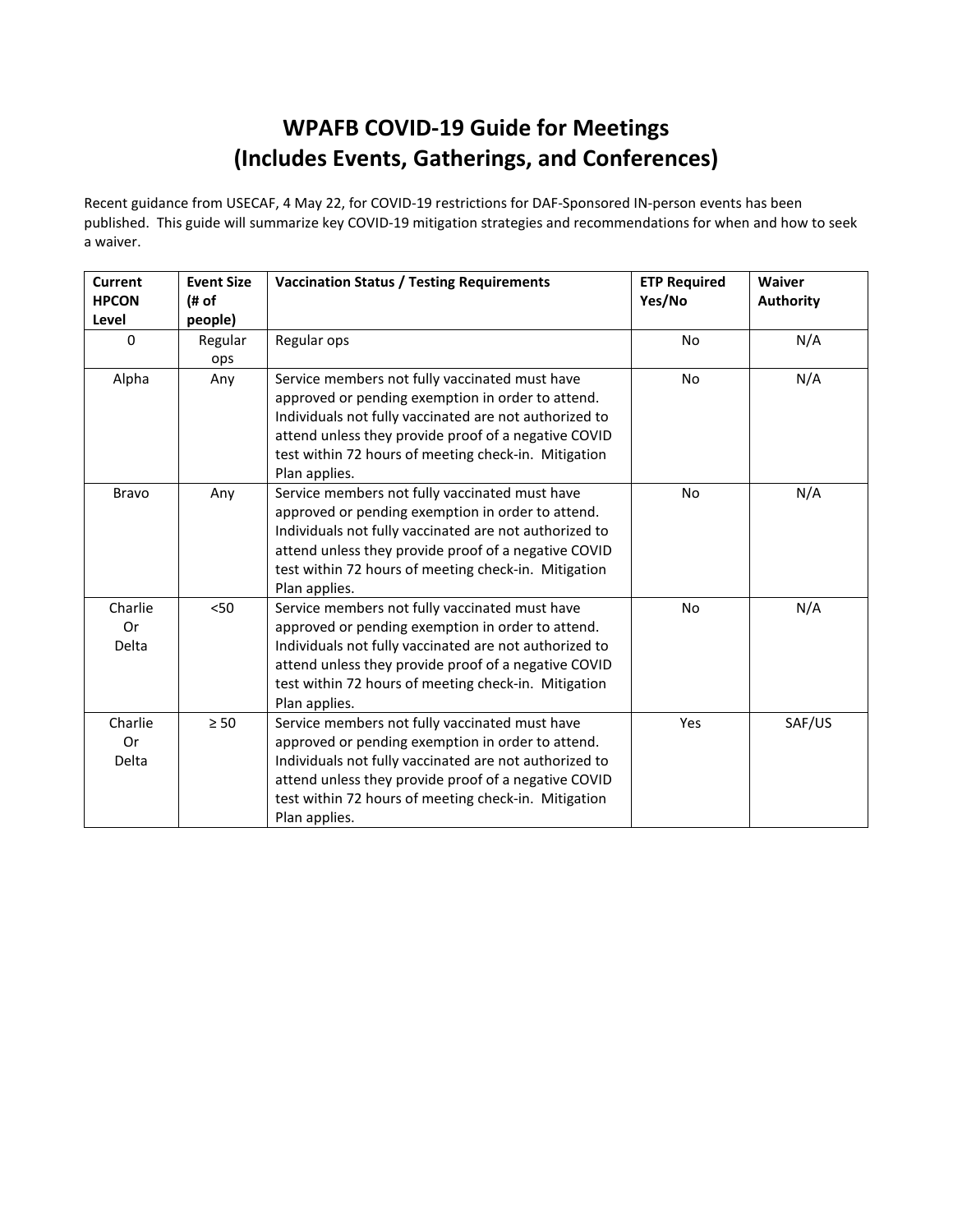### **Key Guide Components:**

- 1. Given the dynamic nature of the COVID-19 pandemic, **88 ABW/CC (as the installation commander) can cancel events at any time.**
- 2. **Event planners can use several key strategies to prevent the spread of COVID-19:**
	- a. Key Prevention Strategies for Facilities, Staff, and Attendees
		- i. **SPACE:** Assess the **space** where the event is going to take place:
			- 1. Prevent crowding at events, for example, by modifying layouts or installing physical barriers or guides to support physical distancing, where appropriate.
			- 2. Hold events outdoors, when possible.
			- 3. Conduct routine [cleaning](https://www.cdc.gov/coronavirus/2019-ncov/community/disinfecting-building-facility.html) to help maintain healthy facilities.
			- 4. Follow physical distancing guidelines.
		- ii. **MASKS:** Ensure staff and attendees wear masks correctly and consistently based on CDC Community Levels: defined by the CDC Community Levels Database, must be "low-medium" in order to have no mask requirement indoors (for all vaccinated only) and "High" will require all personnel to wear masks indoors.
		- iii. **AIR:** Assess the **air** where the event is going to take place: improv[e ventilation](https://www.cdc.gov/coronavirus/2019-ncov/community/ventilation.html) for indoor events.
		- iv. **RESTRICT:** Limit the attendance to those that need to be there:
			- 1. Have a contact tracing plan if there is a positive attendee
			- 2. If any staff or attendees have [symptoms of COVID-19,](https://www.cdc.gov/coronavirus/2019-ncov/symptoms-testing/symptoms.html) they should not attend the event
		- v. **TIME:** Consider shorter events to reduce exposure time.
		- vi. **SHOTS:** Follow Secretary of Defense Requirements for the event. For "Low" Community Levels, there is no requirement for vaccinations or screening testing.

### **For Events requiring an ETP:**

- 1. For any planned in-person meetings, events, and conferences sponsored by DoD requiring an ETP (HPCON Charlie or Delta with 50 or more attendees), the meeting organizer will obtain advance approval from SAF/US.
- 2. A sponsored DoD meeting applies to on-base and off-base functions.
- 3. For any such approved in-person meetings, the meeting organizer will require all attendees to show a completed DD Form 3150, "COVID-19 Certification of Vaccination." In-person attendees who are not fully vaccinated or who decline to provide information about their vaccination status, may not attend the meeting unless they provide the meeting organizer proof of a negative (Food and Drug Administration-approved) COVID-19 test completed no earlier than 72 hours prior to the meeting and at least weekly if the meeting is greater than 1 week in duration.

Meetings do not include military training and exercise events conducted by the Military Departments.

Mission partners should include the 88 ABW/CC in the routing process. 88 ABW Submissions will require SSS (AF1768), USecAF Form Memo, COVID Mitigation Plan, ETP Worksheet and submission to the 88 ABW CAG via TMT. If you do not have access to TMT, please utilize the 88 ABW Workflow (88abw.cc.workflow@us.af.mil). Once the CAG receives a request, they will initiate the review process. Given the in-depth review process, please allow 30 days for the approval process.

### **Templates for SecAF ETP:** <https://www.wpafb.af.mil/coronavirus/>(right-side, under "EMPLOYEE RESOURCES")

The following is the recommended coordination flow needed for a waiver. Use this as the base template and modify as needed if additional routing is required.